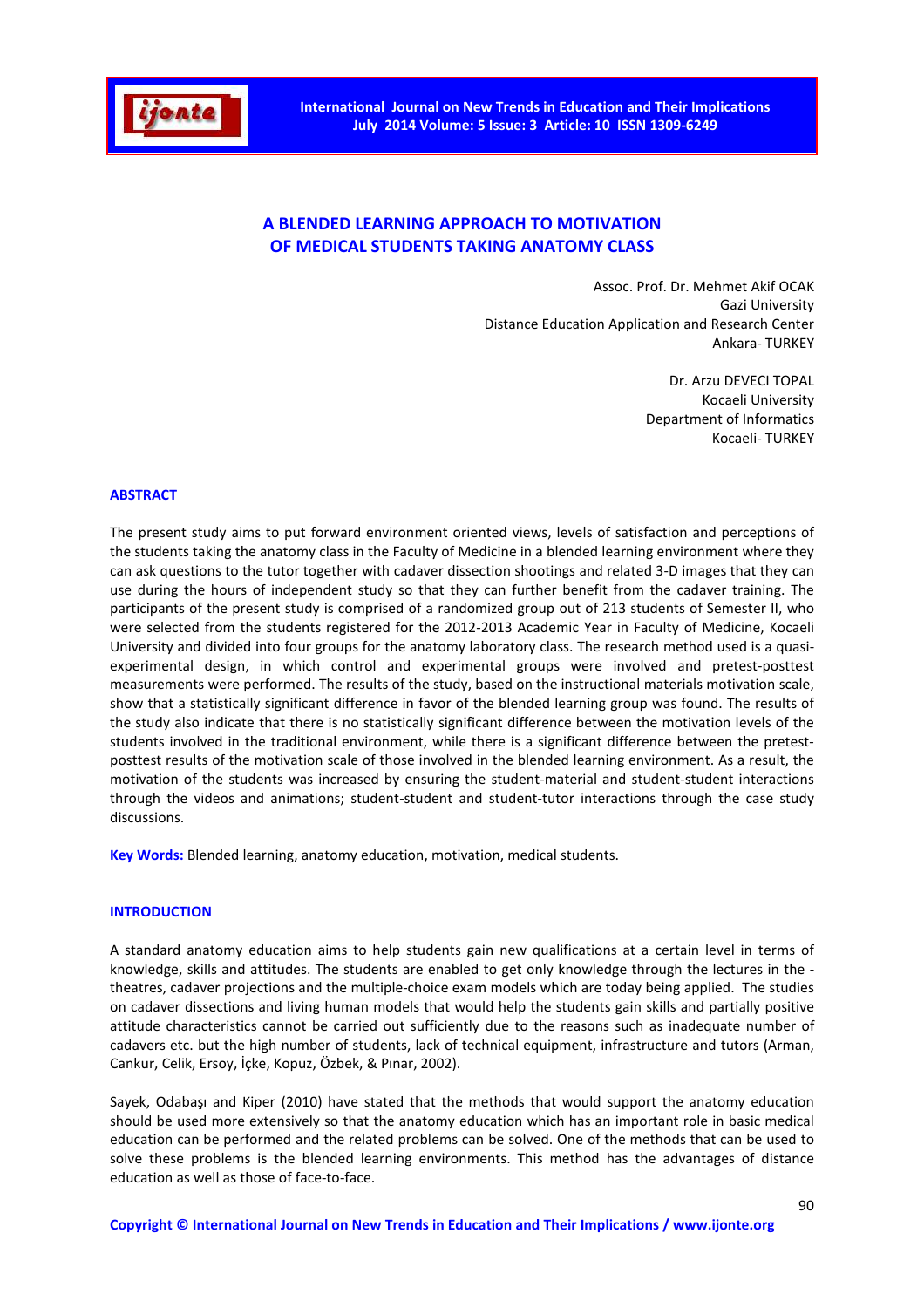

### **Blended learning in Medicine**

The computer-based technologies center plays an important role in the blended learning method (Graham, 2006). According to Ocak (2011), blended learning is used to explain the consistent balance between the webbased technologies and face-to-face education.

The blended learning supports a wide range of learning models such as situated, relational, systematic, simulative and constructivist learning that help to enhance the quality of medical education (Woltering, Herrler, Spitzer, & Spreckelsen, 2009).

The benefits of using the blended learning method while teaching human anatomy are as follows (Pereira, Pleguezuelos, Meri, Molina-Ros, Molina-Toma's, & Masdeu, 2007):

- It makes the subject more attractive.
- It modernizes the teaching methods used to teach traditional human anatomy.
- It improves cross competencies.
- It provides the students with reliable, always-accessible and updateable materials.
- It helps the students retain an appropriate level of information for their professions.
- It increases the academic performance.
- It enhances the communication processes between the tutor-student, student-student and tutor-tutor.
- It facilitates the compliance to the directives of the Bologna Declaration (within the European framework)

As well as the attraction brought by the environment's being new in learning environments that have changed by the technological improvements, the motivation of the learner is also an important factor for increasing success. An individual in e-learning environments may feel him/herself alone since he/she cannot have instant feedbacks, communicate with other students and the tutor and act individually in structuring the knowledge. This may decrease the motivation of the student. In this sense, motivation should be taken into consideration while designing the learning environments.

### **Benefits of blended learning**

The studies show that the use of e-learning environments in medical education motivates the students and enhances the quality of education. The technology effectively integrated into the curriculum is considered to be important by educators for determining both the teaching strategies related to the learning styles and motivation of the students and open teaching goals in accordance with the students' depth and amount of knowledge level (Guo, Katz, & Maitland, 2002). Woltering et al. (2009) , in a similar study, used the problembased learning method in a blended learning environment that was applied to the third grade students of faculty of medicine and found that the motivation levels of the students were increasing while there was no change in those of educators. Nicholson, Chalk, Funnell and Daniel (2006) determined that the 3D animations they created in the computer environment selecting one of the anatomy topics positively affected the learning of the students.

More realistic environments can help students be motivated and improve the learning process. On the other hand, it helps to reduce the impact of a tutor's existence, hence it increases flexibility and lessen costs (Woltering et al., 2009).

#### **Motivation**

In the present study, the motivational design model of Keller has been used to determine the motivation. According to Keller (2006), motivational design theory is one of the learning design models that can help to improve effective learning systems. Motivational design theory is the process of organizing resources and actions so that changes can be made in motivation. It is systematic and aims at repeatable principles and processes. Motivational design means actions that would make the motivation for learning, strategies, principles and teaching desirable. Its objective is to create an educational environment where time, materials and other resources can be used effectively and efficiently. The design model developed by Keller (2006)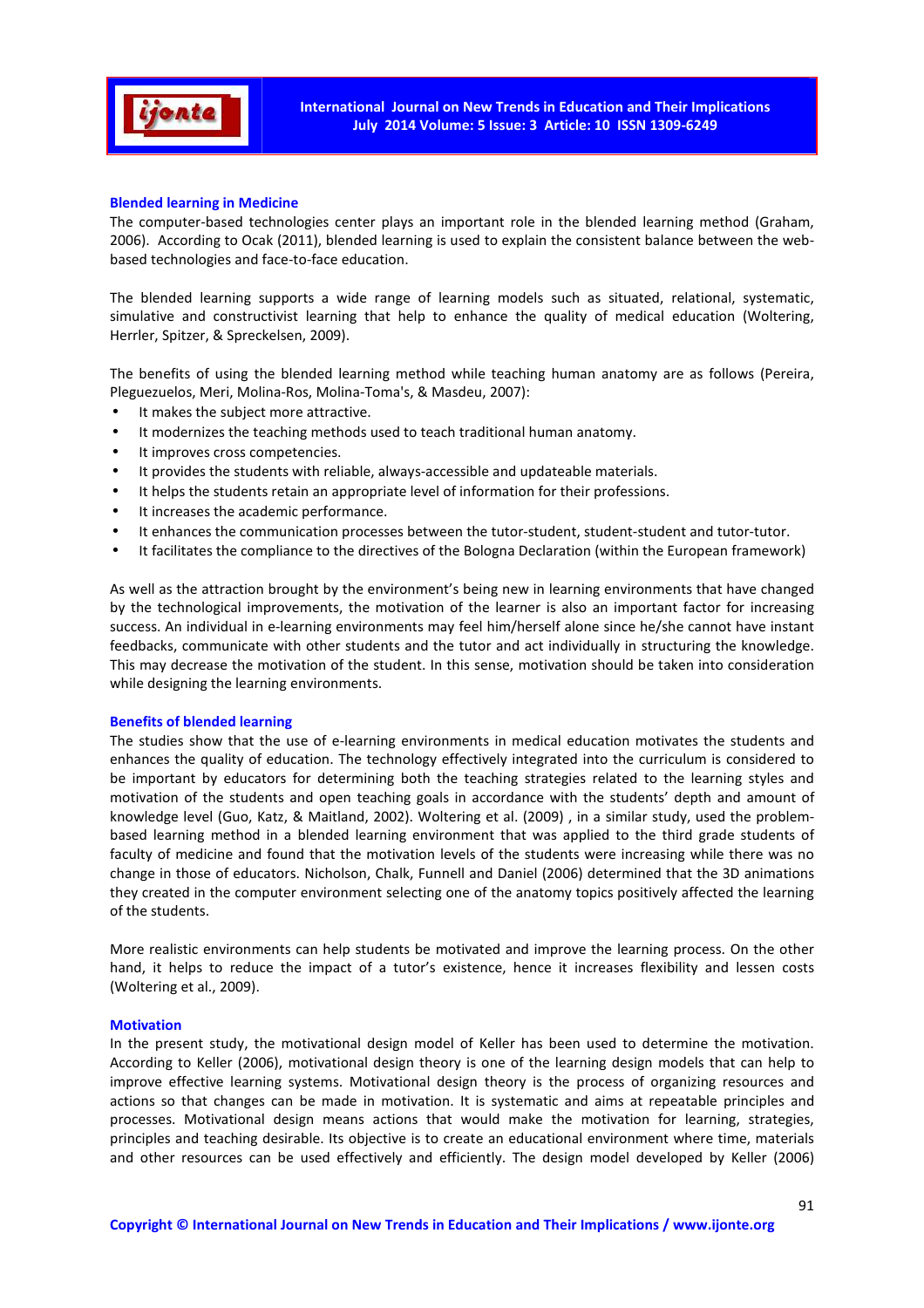

includes four motivation variables: Attention, Relevance, Confidence, Satisfaction. The model is known as ARCS model.

The variables and the sub-concepts used to characterize the human motivation in ARCS model are described as follows:

- 1. **Attention:** In ARCS model of Keller's (1987), the first step of motivation and the prerequisite of learning is grabbing the attention and sustaining it. Attention can be gained in three ways:
- **Perceptual stimulus:** Novel, Surprising, incongruous and uncertain events are used to grab attention.
- **Inquiry-based stimulus:** To arouse curiosity by posing challenging questions or problems to be solved.
- **Variability:** Using different materials, trying various methods and using different presentation techniques during teaching enable to maintain the attention of students.
- 2. **Relevance:** If their question "How would I benefit from this?" is left unanswered, the students will have less interest in the subject. A concrete language style and examples that students are familiar with can be used to increase their motivation.
- 3. **Confidence:** The aim of the confidence step is to help students do their best by making them believe that they will be successful. If the students think that they will fail, their motivation will decrease. Providing challenge level would have a significant success.
- 4. **Satisfaction:** It is necessary to make the students feel that they will accomplish their research and applications in order to increase their motivation. According to the reinforcement theory, well-defined tasks and awards and timing them with an appropriate reinforcement make students more motivated. However, the extrinsic rewards under control of the tutor do not always have positive results. There are proper ways for using extrinsic rewards in learning case and stimulating intrinsic rewards.

### **Importance of motivation in medicine education**

Motivation plays a key role in meaningful learning. Students' motivation should be taken into consideration so that they could become perfect doctors. According to Brissette and Howes (2010), an educational environment where student's autonomy is supported and the sense of efficacy and relativity needs are considered and the related assessment methods help to increase student's motivation. Motivating the student is one of the most important tasks of a tutor.

According to Kusurkar, Ten Cate, Van Asperen and Croiset (2011), motivation, as an independent variable, affects learning and studying behavior, academic performance, choice of a specialty in medical education and intention to continue medical studies. The current studies in medical education state that learning environments play an important role in motivation; however, the dependent variable on motivation is being researched less and more studies are required to be conducted in this field.

In the present study, the effect of the blended learning environment prepared for the anatomy class on the motivation levels of the students are tried to be determined.

### **Purpose**

The anatomy course included in the medical education at undergraduate level is the basis of medical education and must be well-known in all classes and fields of specialization. One of the best methods to learn human anatomy is to perform cadaver dissection. According to the tutors of the anatomy class, 6-10 students per cadaver should be in the cadaver dissection classes so that they can be effective and efficient. This number could be increased to 20 depending on the operation. However, this number is 30 or even more in the Faculty of Medicine, Kocaeli University due to the insufficient number of cadavers and tutors. Therefore, the students cannot analyze the cadaver in detail and the tutor-student communication decreases. In addition, the students do not have the chance to repeat the cadaver laboratory class.

In solving the problems encountered in the anatomy education, the use of online media with face-to-face learning enables the students to have access to the materials at will, to plan and lead their own learning, to assess themselves, furthermore it helps the student-student and student-tutor communication to increase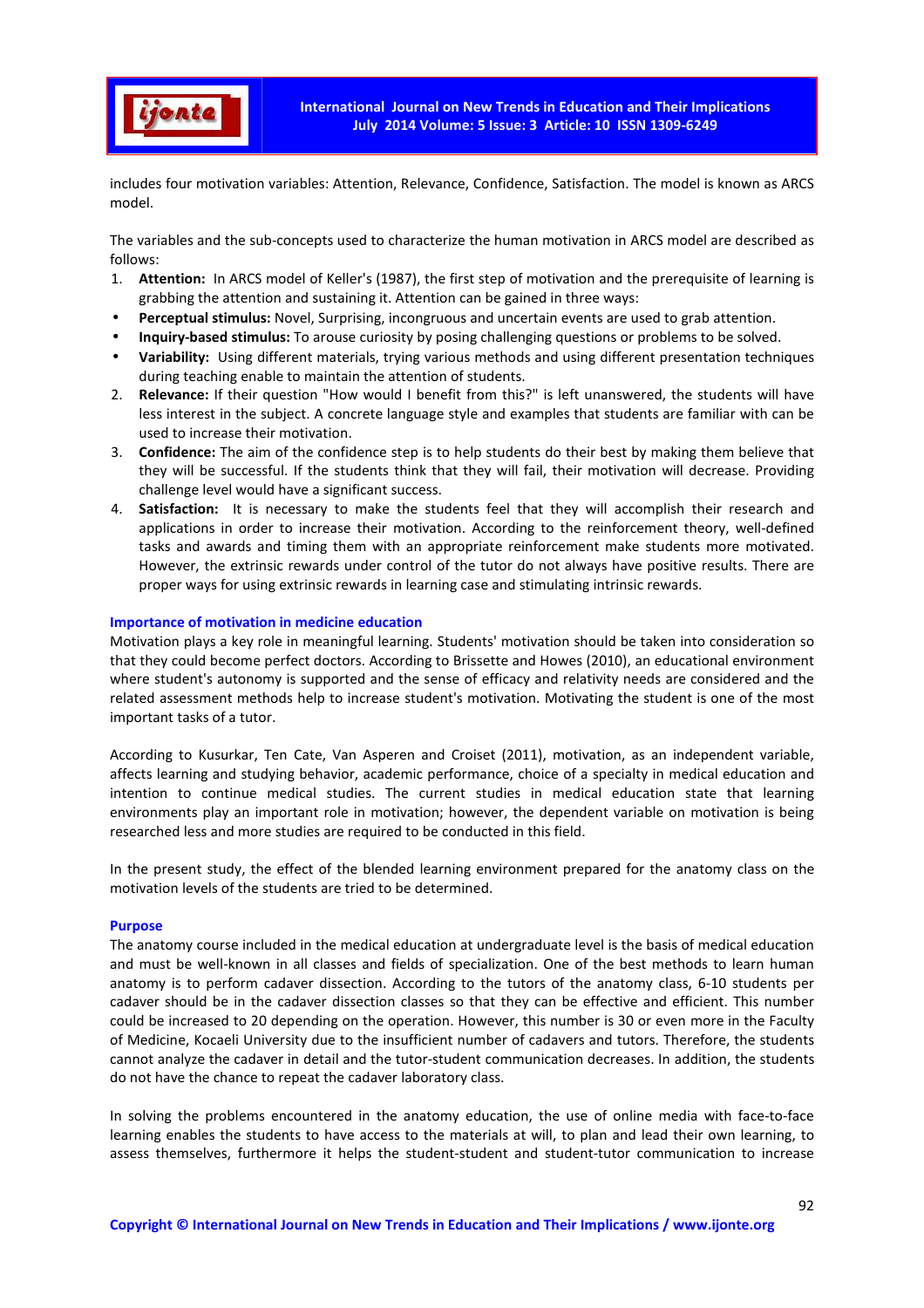

owing to forums and the education gets better in quality and grabs more attraction thanks to the images used (Deveci, Ocak, & Çolak, 2012).

The present study aims to determine the level of motivation of students regarding the class prepared in a web environment in accordance with the blended learning environment. The sub-purposes developed to fulfill the aim of the study are as follows:

- 1. What is the general motivation level of the students in the blended learning environment in faculty of medicine?
- 2. What is the level of motivation of the students regarding sub-dimensions of attention, confidence, relevance and satisfaction in the blended learning environment?

For that purpose, a web environment has been created, which includes cadaver dissection shoots and related 3-D images that students taking the anatomy class in the Faculty of Medicine can use during the hours of independent study and where students can ask some questions to the tutor, so that they can further benefit from the cadaver training.

### **METHOD**

### **Context**

The anatomy class is compulsory in the first and second grade of the Faculty of Medicine, Kocaeli University and the number of students taking it is 240 and over. The students are divided into four groups to attend the cadaver laboratory class. Moreover, the number of cadaver used for the anatomy class is maximum 1 or 2 and it is quite insufficient when compared to the number of students. There are 4 tutors for this class and the number of students per tutor is above the average in Turkey. While the average number of students per tutor teaching the basic sciences in the faculties of medicine is 22.57, it is 4.45 for clinical sciences (Sayek, Odabaşı, & Kiper, 2010).

Besides, students can take the cadaver training for each subject only once. Those who are not able to understand the subject do not have another chance to repeat it in the laboratory. If the student does not attend the laboratory class, he/she must take making up class and get prepared for it in advance. The students who cannot answer the questions in the making up class are not allowed to attend the practical exam.

#### **Participants**

The target population of the present study is comprised of the students of the Faculty of Medicine, Kocaeli University, while the sample is a group randomly selected out of 213 students of Semester II registered for the 2012-2013 Academic Year, who were divided into four groups for the anatomy laboratory class by the management of the Faculty of Medicine. The students in this group were sorted into categories as with low scores (score interval of 22.1-36.3), medium scores (score interval of 37.8-44.8) and high scores (score interval of 45.4-59.1) based on the total scores they got from the previous two board exams of the anatomy class and two groups each with 24 students were created by assigning equal number of students from each score interval into the experimental and control group through random assignment method.

#### **Research method**

The classes are performed annually and in 40-day boards in the faculty of medicine. The subjects in the anatomy class are segmented as per anatomical systems in the body. The website prepared for this study according to teaching process involves the purpose of the class, the user entry and user guide, lecturing (with images and animations), two 3D animations, the movies of the cadaver dissections performed in the anatomy laboratory about the "Digestion System and Metabolism" on its main page, problems that the students can discuss with each other or with the tutor in case discussion part and the contact page. The class subjects were designed based on multi-media design principles of Mayer. The students can have access to the system both in and out of the university campus whenever they want. The class model prepared within the context of anatomy class is given in Figure 1.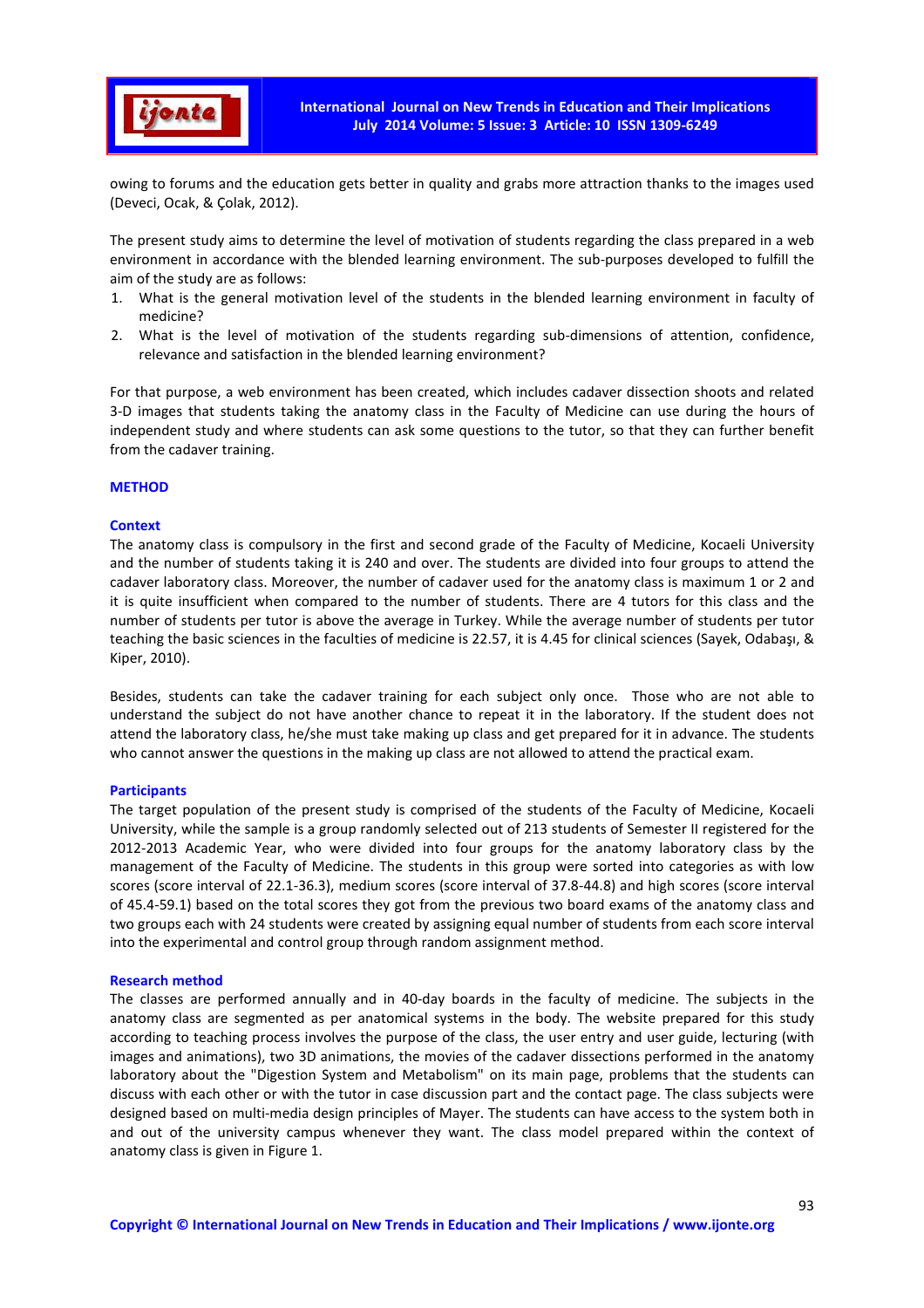



Figure 1: Research model

The study includes some subjects stated in the "digestion system and metabolism" board that lasts 4 weeks. 7 hours of 12-hour anatomy class is performed face to face and 5 hours is online. A great majority of the theoretical lessons are carried out online, while the practical ones are taught face-to-face in the anatomy laboratory. During design process, the learning attainments for each subject, the environment in which these attainments would be provided, the methods and techniques to be used and the reasons why these environments should be used were determined and the study was completed in 4 weeks.

The videos in which the tutor was lecturing in the blended learning environment were shot together with real cadavers, organs and models in the laboratory the students use for the cadaver dissection. The 2D images seen on the website and the 3D animations provided by outsourcing were obtained from the Primal Pictures platform. Figure 2 shows a model of subject with 2D animation which is on the website; Figure 3 shows a subject model that has the images of real cadaver parts (ps).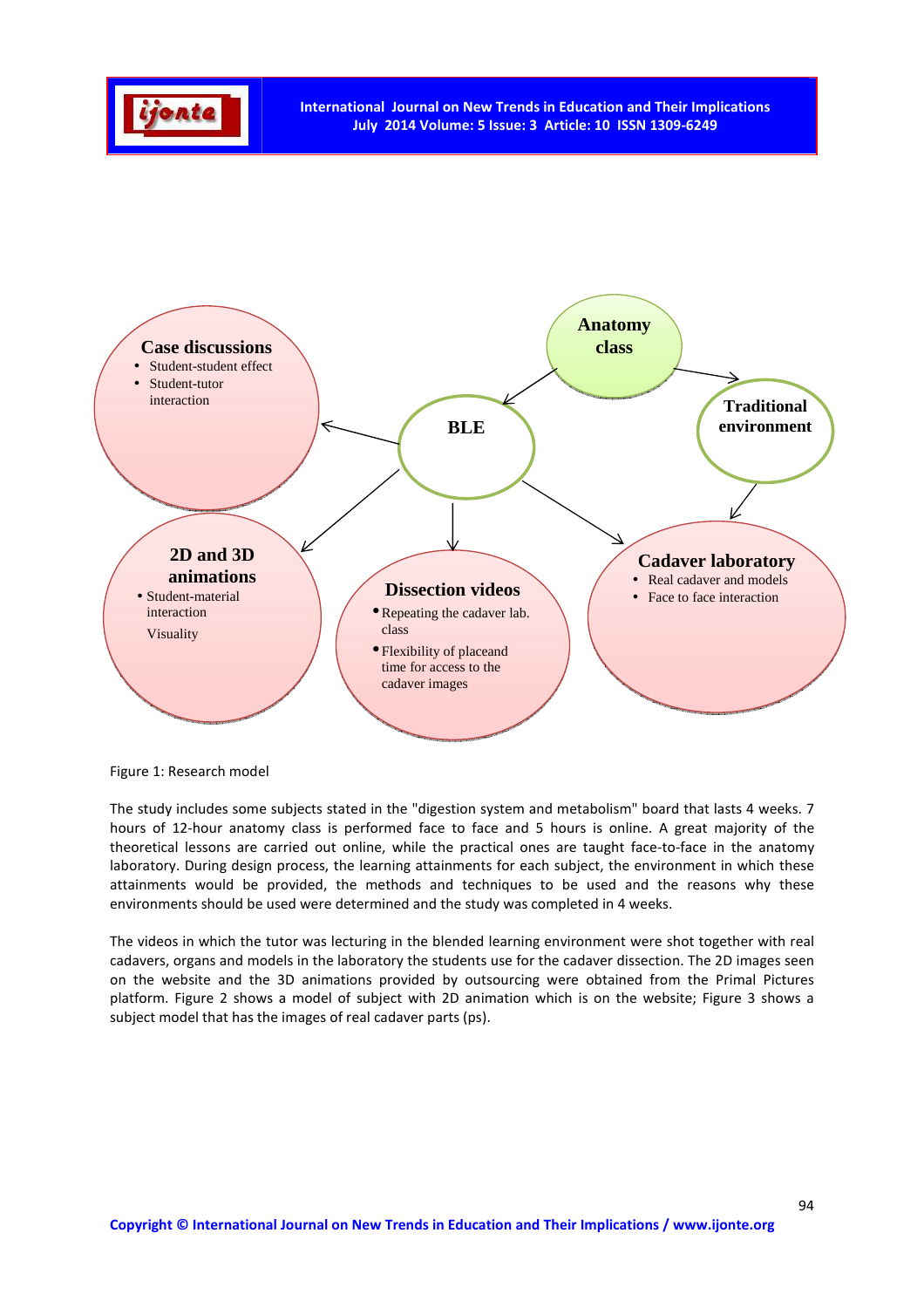

**International Journal on New Trends in Education and Their Implications July 2014 Volume: 5 Issue: 3 Article: 10 ISSN 1309-6249** 



Figure 2: A subject model including a 2D animation on the website



Figure 3. A subject model with images of the real cadaver parts (ps) on the website.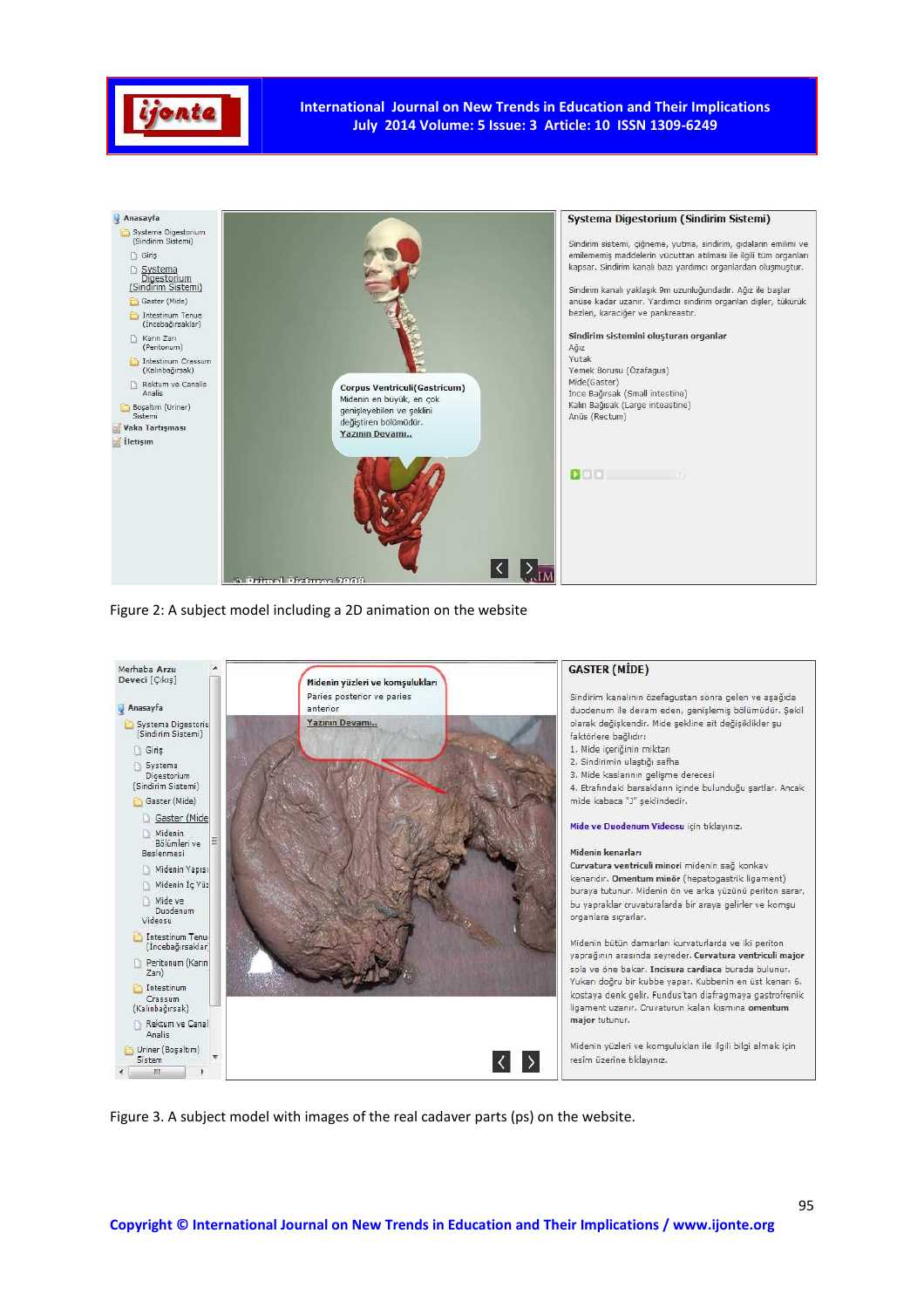

### **Data collection method**

In the present study, a qualitative study was carried out and a quasi-experimental design with pretest, posttest and control groups was used in order to determine the motivation levels of the students. The reason of carrying out a quasi-experimental study was that the independent variables, the effects of which were analyzed, could not be manipulated and other variables could not be brought under control. Therefore, only situational relations have been introduced.

### **Data collection tools**

"Instructional Material Motivational Scale" (IMMS) developed by M. Keller and adapted into Turkish by Jale Balaban was used to determine the motivation levels of the students at the beginning and end of the study. IMMS has a 5 point likert scale as (1) Incorrect, (2) Slightly correct, (3) Moderately correct, (4) Highly correct and (5) Very correct. A reliability study was carried out among 248 students in the faculty of medicine and it was found that Cronbach α=.759.

The Kaiser-Meyer-Olkin (KMO) test was applied in order to determine whether the data collected were appropriate for the factor analysis. The value obtained from the KMO test is regarded as perfect as it closes to 1 and unacceptable if below 0.50 (Tavşancıl, 2002). The KMO value was found to be 0.851 as a result of the analysis in the present study. This value indicates that the sample size is appropriate to perform a factor analysis. The structure validation of the scale was analyzed by the Exploratory Factor Analysis method. At the end of the analysis, having omitted 16 items from the questionnaire, a Turkish form was prepared to include 20 items under a four-factor structure. 13 of the questions have positive arguments, while 7 of them have negative arguments.

#### **Data analysis**

SPSS 20 package program was used in analyzing the data. The values of arithmetic average  $(\overline{x})$  and standard deviation (ss) received from each test were calculated. According to the analysis results obtained, the students disordering the normal distribution were excluded, so the groups were equalized. The intragroup differences of the pretest and posttest were analyzed at the significance level of 0.05 using dependent t-test, while the differences between pretest and posttest groups were analyzed at the same level using independent t-test.

# **FINDINGS**

The data obtained with IMMS were analyzed based on the sub-dimensions of relevance, satisfaction, attention and confidence in the questionnaire. The matched sample t-test was used to test the intra-group difference, while unrelated sample t-test was used for inter-groups difference. The answers of the students to negative questions during the analysis were recoded and changed into positive answers.

When The Table 1 analyzed, according to the matched group t-test results, the motivation level of the students having been educated in the blended learning environment appeared to increase significantly in general, t(23) =3.04 kg, p< .01. While the average motivation score of the students before blended learning method was  $\overline{x}$ =61.9, it came up to  $\overline{x}$ =68.9 after the blended learning practices. This finding shows that the blended learning environment has an important effect on increasing the motivation of students. When the sub-dimensions of the scale examined, a statistically significant increase was found in the attention factor t(23)=2.14, p<.05, confidence factor t(23)=3.9, p<.01 and relevance factor t(23)=2.7, p<.05. While the average attention point of the students before the study was  $\overline{x}$ =22.4, it increased to 25.8 after the practice, the confidence point increased from  $\overline{x}$ =7.2, to  $\overline{x}$ = 9.3 and the relevance point increased from  $\overline{x}$ =13.3 to 15.8. However, no significant difference was found in the satisfaction factor, t(23) =.23, p.>05. These findings indicate that the average attention and confidence levels of the students increased in the blended learning environment, and the practice is applicable for students.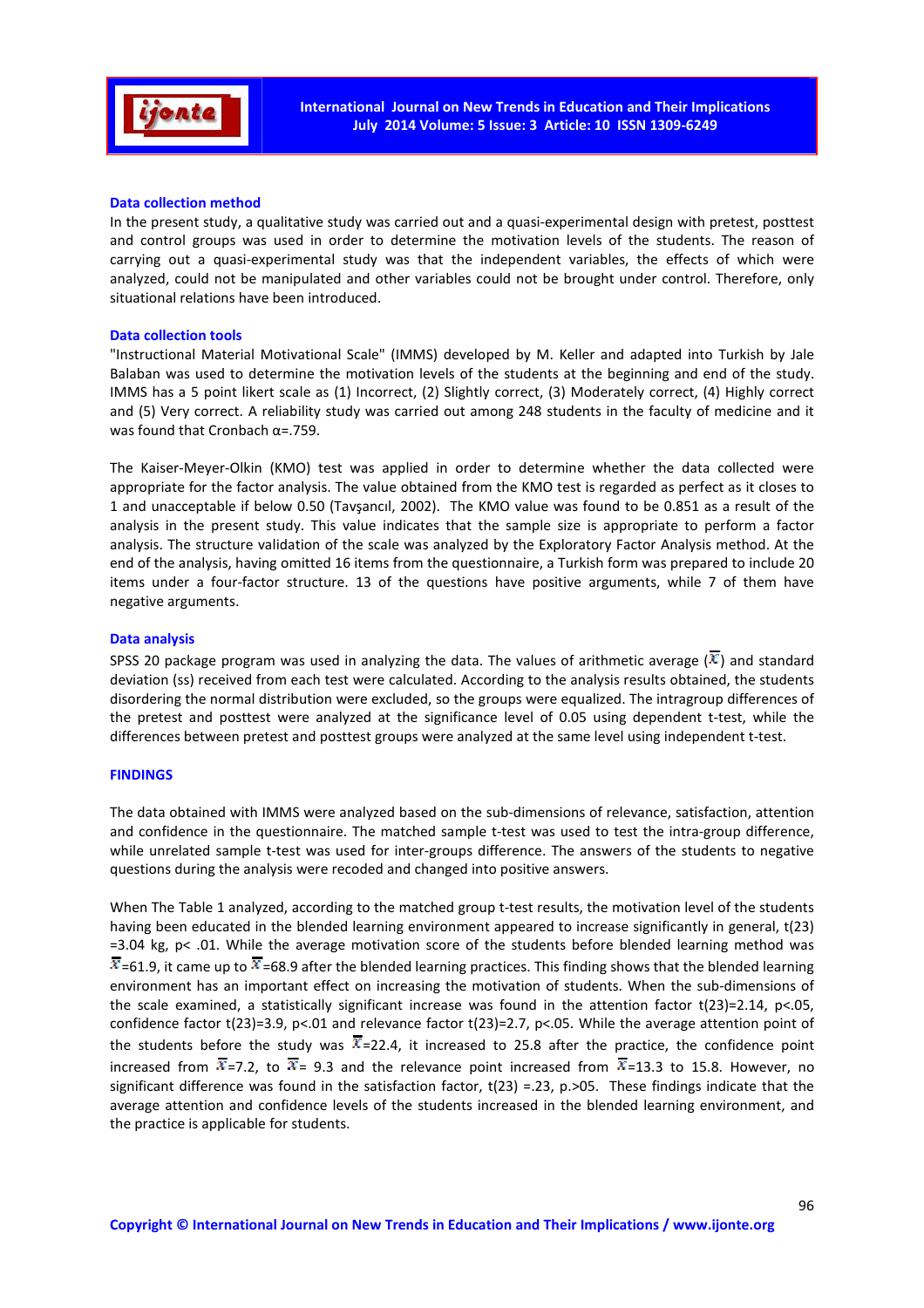

|                       | $\bar{x}$ | N  | S.D   | т       | Df | P    |
|-----------------------|-----------|----|-------|---------|----|------|
| Pretest_attention     | 22.38     | 24 | 7.11  | $-2.13$ | 23 | .04  |
| Posttest_attention    | 25.79     | 24 | 5.44  |         |    |      |
| Pretest confidence    | 7.17      | 24 | 3.33  | $-3.92$ | 23 | .00. |
| Posttest_confidence   | 9.25      | 24 | 3.28  |         |    |      |
| Pretest_relevance     | 13.92     | 24 | 3.75  | $-2.72$ | 23 | .01  |
| Posttest_relevance    | 15.83     | 24 | 3.37  |         |    |      |
| Pretest_satisfaction  | 18.21     | 24 | 4.30  | .22     | 23 | .82  |
| Posttest satisfaction | 18.04     | 24 | 3.68  |         |    |      |
| Pretest_total         | 61.88     | 24 | 12.64 | $-3.04$ | 23 | .00. |
| Posttest_total        | 68.92     | 24 | 8.94  |         |    |      |

Table 1:The t-test results of the IMMS pretest and posttest average scores of the students taking a class in the blended learning environment

In Table 2, according to the matched group t-test results, there was not any significant change in the motivation level of the students taking a class in the traditional environment,  $t(23) = 33$ , p.>05. While the average pretest score of the students was  $\overline{x}$ =63.3, the average posttest score was found to be  $\overline{x}$ =62.8. Given the sub-factors, a statistically significant difference in favor of the pretest was found in the attention dimension, t(23) =2.25, p.<05. While the average score of the attention factor was  $\overline{x}$ =24.9 in the pretest results, it decreased to  $\overline{x}$ =21.96 in posttest. This result shows that the materials used in the class are perceived as grabbing less attention in time. No significant difference was found between the average pretest and posttest scores in the confidence (t(23) =1.6, p.>05), relevance (t(23) =1.9, p.>05) and satisfaction (t(23) =.11, p.>05) sub-dimensions.

Table 2: The t-test results of the IMMS pretest and posttest average scores of the students taking a class in the traditional environment

|                       | $\bar{\chi}$ | N  | S.D   | t       | df | P   |
|-----------------------|--------------|----|-------|---------|----|-----|
| Pretest_attention     | 24.88        | 24 | 8.06  | 2.24    | 23 | .03 |
| Posttest attention    | 21.96        | 24 | 6.14  |         |    |     |
| Pretest confidence    | 7.04         | 24 | 3.52  |         | 23 |     |
| Posttest confidence   | 8.42         | 24 | 3.41  | $-1.64$ |    | .11 |
| Pretest relevance     | 15.67        | 24 | 3.07  | 1.91    | 23 | .06 |
| Posttest relevance    | 14.38        | 24 | 3.25  |         |    |     |
| Pretest satisfaction  | 18.13        | 24 | 4.28  | .10     | 23 | .91 |
| Posttest satisfaction | 18.04        | 24 | 3.31  |         |    |     |
| Pretest total         | 63.63        | 24 | 11.62 | .33     | 23 | .74 |
| Posttest total        | 62.79        | 24 | 10.68 |         |    |     |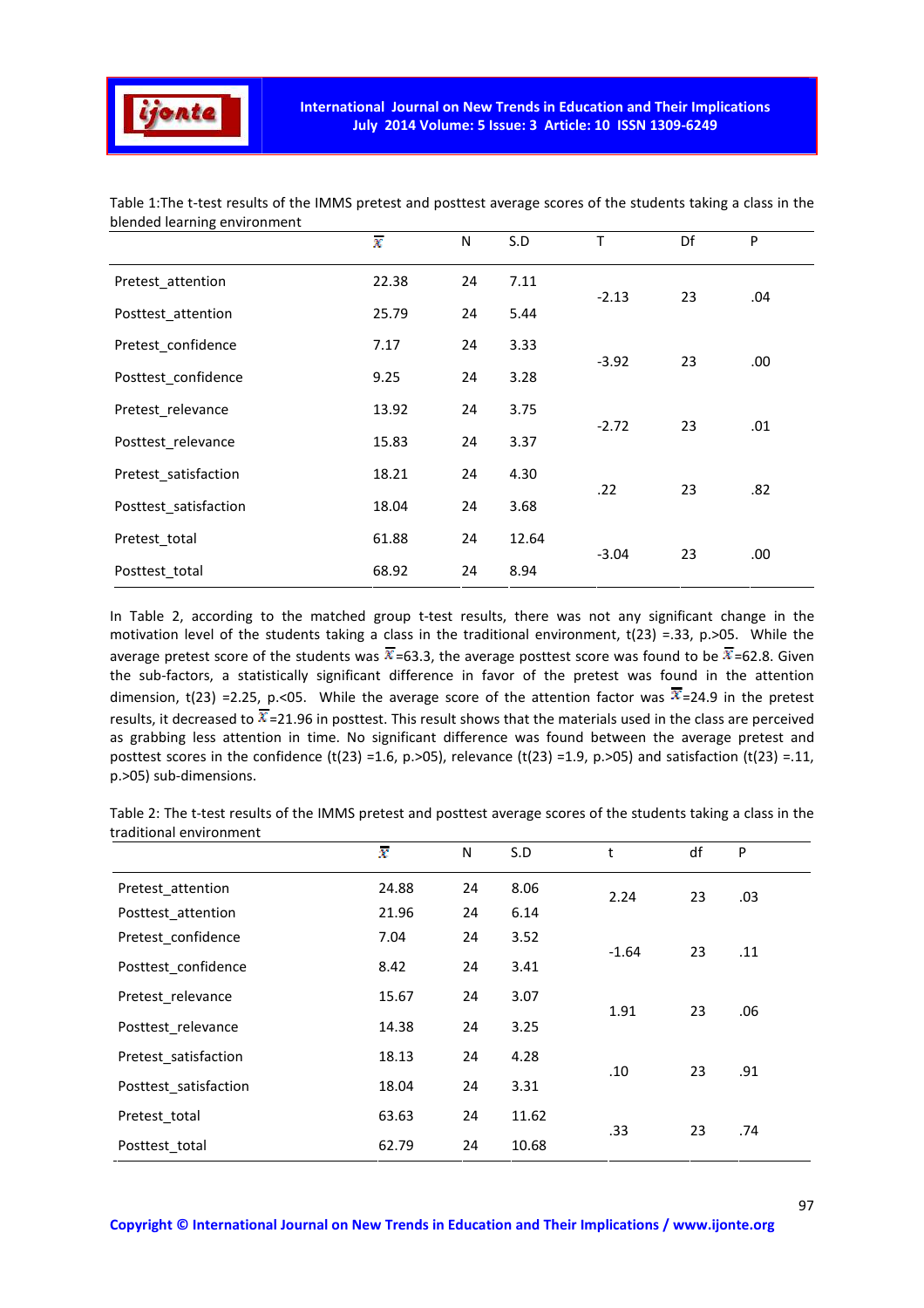

Given the IMMS results of the students, (Table 3), while no statistically significant difference was found between the motivation levels of the students taking classes in the traditional and blended learning environments at the beginning of the practice,  $(t(46) = .49, p. > 05)$ , there seemed to be a significant difference according to the scale results repeated at the end of the practice (t(46) =2.15, p.<05). While the average score of the students taking classes in the traditional environment was found to be  $\overline{x}$ =63.6 as per the pretest result, the average score of the students taking classes in the blended learning environment was found to be  $\bar{x}$ =61.9. The average score of the students taking classes in the traditional learning environment was found to be  $\overline{x}$ =62.8 as per the posttest result, the average score of the students taking classes in the blended learning environment was found to be x=68.9. This result proves that the teaching method applied has a significant effect on the motivation levels of the students in the anatomy class. In one of the studies supporting this finding in the literature, in which the traditional lecturing, video and computer-assisted teachings were compared using the IMMS scale of Keller with participation of a group of people who were just employed at the medical center then, Rodgers and Withrow-Thorton (2005) found a statistically significant result in favor of the computer-assisted teaching. Moreover, Chen and Chen (2012) used the IMMS scale in the interactive video-based education they implemented and found a statistically significant difference in favor of video-based education between two groups.

| Table 3: The t-test results of the IMMS pretest and posttest average scores of the students according to the |  |  |  |  |  |
|--------------------------------------------------------------------------------------------------------------|--|--|--|--|--|
| learning environment                                                                                         |  |  |  |  |  |

|                | Method      | N  | $\mathbf{x}$ | S.D   | df |         | P   |
|----------------|-------------|----|--------------|-------|----|---------|-----|
| Pretest_total  | Traditional | 24 | 63.63        | 11.62 |    | .49     | .62 |
|                | <b>BLE</b>  | 24 | 61.88        | 12.65 | 46 |         |     |
| Posttest total | Traditional | 24 | 62.79        | 10.68 |    |         |     |
|                | <b>BLE</b>  | 24 | 68.92        | 8.94  | 46 | $-2.15$ | .03 |

Given the pretest and posttest results of the attention sub-dimension of IMMS (Table 4), while no statistically significant difference was found between the attention levels of the students taking classes in the traditional and blended learning environments at the beginning of the practice,  $(t(46) = 1.14, p. > 05)$ , a significant difference was found between the attention levels of the students in the scale results repeated at the end of the practice (t(46) =2.28, p. < 05). While the average score of the students taking classes in the traditional environment was found to be  $\overline{x}$  =28.9 for the attention sub-dimension, the average score of the students taking classes in the blended learning environment was found to be  $\overline{x}$  =22.4. However as per the posttest result, the average score of the students taking classes in the traditional learning environment was found to be  $\overline{x}$ =21.96, the average score of the students taking classes in the blended learning environment was found to be  $\overline{x}$ =25.8. This result shows that the materials used in the teaching method applied have a significant effect on attention. In one of the studies supporting that finding, Çolakoğlu and Akdemir (2010) found a significant difference between the experimental and control groups in favor of the experimental group in the blended learning environment they prepared according to the ARCS model and in the attention sub-dimension of the study by Chen and Chen (2012). In another study, Baturay, Daloğlu and Yıldırım (2010) found that the attention levels of the students in the blended learning environment were above average for language teaching they implemented.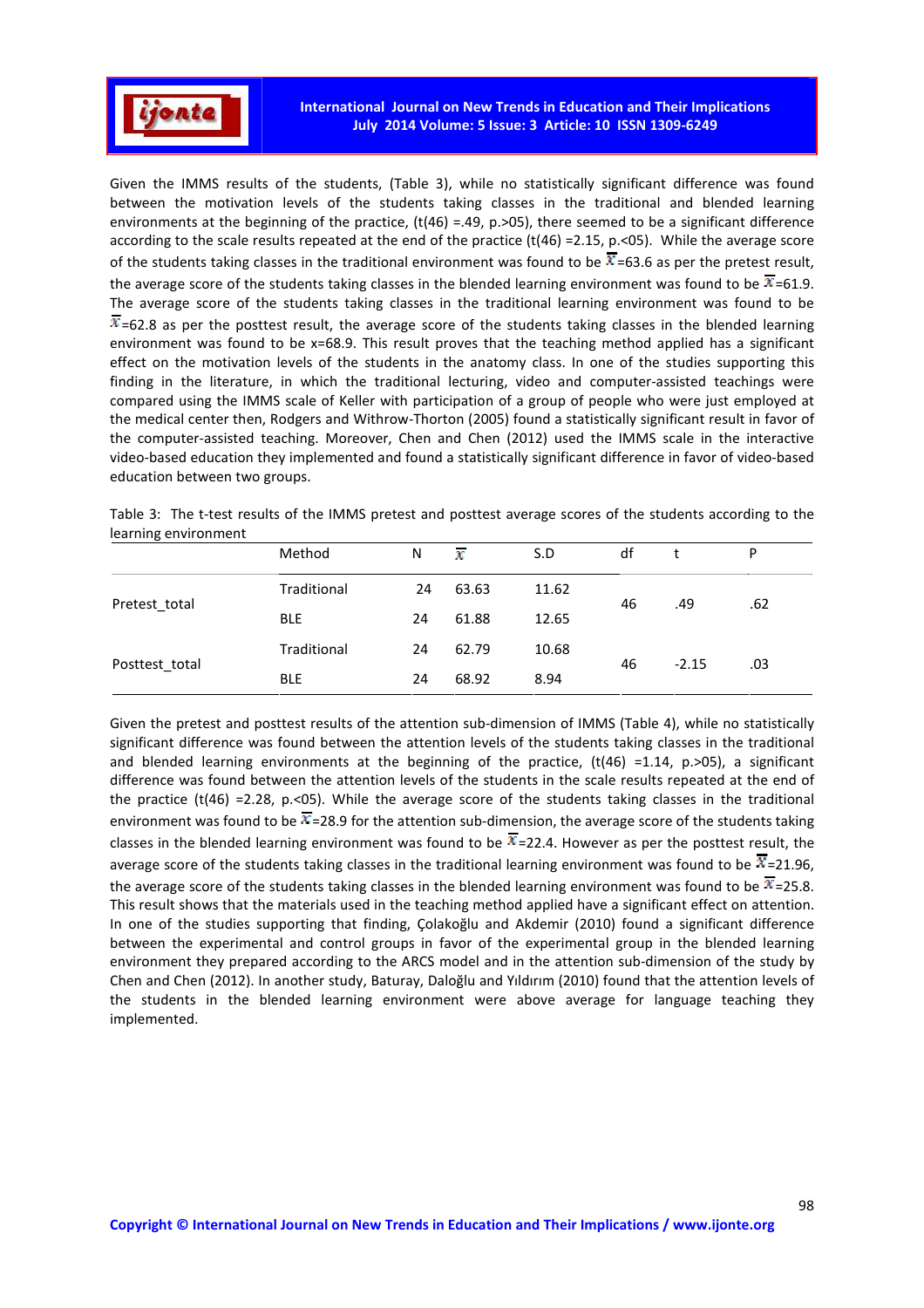|                    | Method      | N  | $\mathcal{K}$ | S.D  | df |         | P   |
|--------------------|-------------|----|---------------|------|----|---------|-----|
| Pretest attention  | Traditional | 24 | 24.88         | 8.06 | 46 | 1.13    | .26 |
|                    | <b>BLE</b>  | 24 | 22.38         | 7.11 |    |         |     |
| Posttest attention | Traditional | 24 | 21.96         | 6.14 | 46 | $-2.28$ | .02 |
|                    | <b>BLE</b>  | 24 | 25.79         | 5.44 |    |         |     |

Table 4: T-test results of the pretest and posttest average scores for the attention sub-dimension of IMMS

Given the pretest and posttest results of the relevance sub-dimension of IMMS (Table 5), no statistically significant difference was found between the relevance levels of the students taking classes in the traditional and blended learning environment both at the beginning (t(46) =1.77, p.>05) and end t(46) =1.53, p.>05) of the practice. While the average score of the students taking classes in the traditional environment was found to be  $\overline{x}$ =15.7 for the relevance sub-dimension as per the pretest result, that of the students taking classes in the blended learning environment was found to be  $\overline{x}$ =13.9. However, as per the posttest result, the average score of the students taking classes in the traditional learning environment was found to be  $\overline{x}$ =14.4, whereas that of the students taking classes in the blended learning environment was found to be  $\overline{x}$ =15.8. This result shows that applied teaching method has a significant effect on the relevance. On the other hand, Çolakoğlu and Akdemir (2010) found a statistically significant difference between the experimental and control groups in favor of the experimental group in the blended learning environment they prepared according to the ARCS model and in the relevance sub-dimension of the study by Chen and Chen (2012).

Table 5: T-test results of the pretest and posttest average scores for the relevance sub-dimension of IMMS

|                    | Method      | N  | $\mathcal{X}$ | S.D  | df |         | P   |
|--------------------|-------------|----|---------------|------|----|---------|-----|
| Pretest relevance  | Traditional | 24 | 15.67         | 3.07 | 46 | 1.76    | .08 |
|                    | <b>BLE</b>  | 24 | 13.92         | 3.75 |    |         |     |
| Posttest relevance | Traditional | 24 | 14.38         | 3.25 | 46 | $-1.52$ | .13 |
|                    | <b>BLE</b>  | 24 | 15.83         | 3.37 |    |         |     |

Given the pretest and posttest results of the confidence sub-dimension of IMMS(Table 6), no statistically significant difference was found between the confidence levels of the students taking classes in the traditional and blended learning environment both at the beginning  $(t(46) = 12, p. > 05)$  and end  $t(46) = .862, p. > 05$ ) of the practice. While the average score of the students taking classes in the traditional environment was found to be  $\overline{x}$ =7.04 for the confidence sub-dimension as per the pretest result, the average score of the students taking classes in the blended learning environment was found to be  $\overline{x}$ =7.17.However, the average score of the students taking classes in the traditional learning environment was found to be  $\overline{x}$  =8.42 as per the result of the posttest, the average score of the students taking classes in the blended learning environment was found to be  $\overline{x}$ =9.25. This result shows that the materials used in the teaching method applied do not have a statistically significant effect on confidence. In one of the studies supporting this result and performed as an online learning Huett, Moller, Young, Bray and Huett (2008) found no statistically significant difference between the experimental and control groups in the confidence sub-dimension of the ARCS model. On the other hand, Çolakoğlu and Akdemir (2010) and Chen and Chen (2012) found a significant difference in favor of the experimental group between the experimental and control group in the sub-dimension of confidence.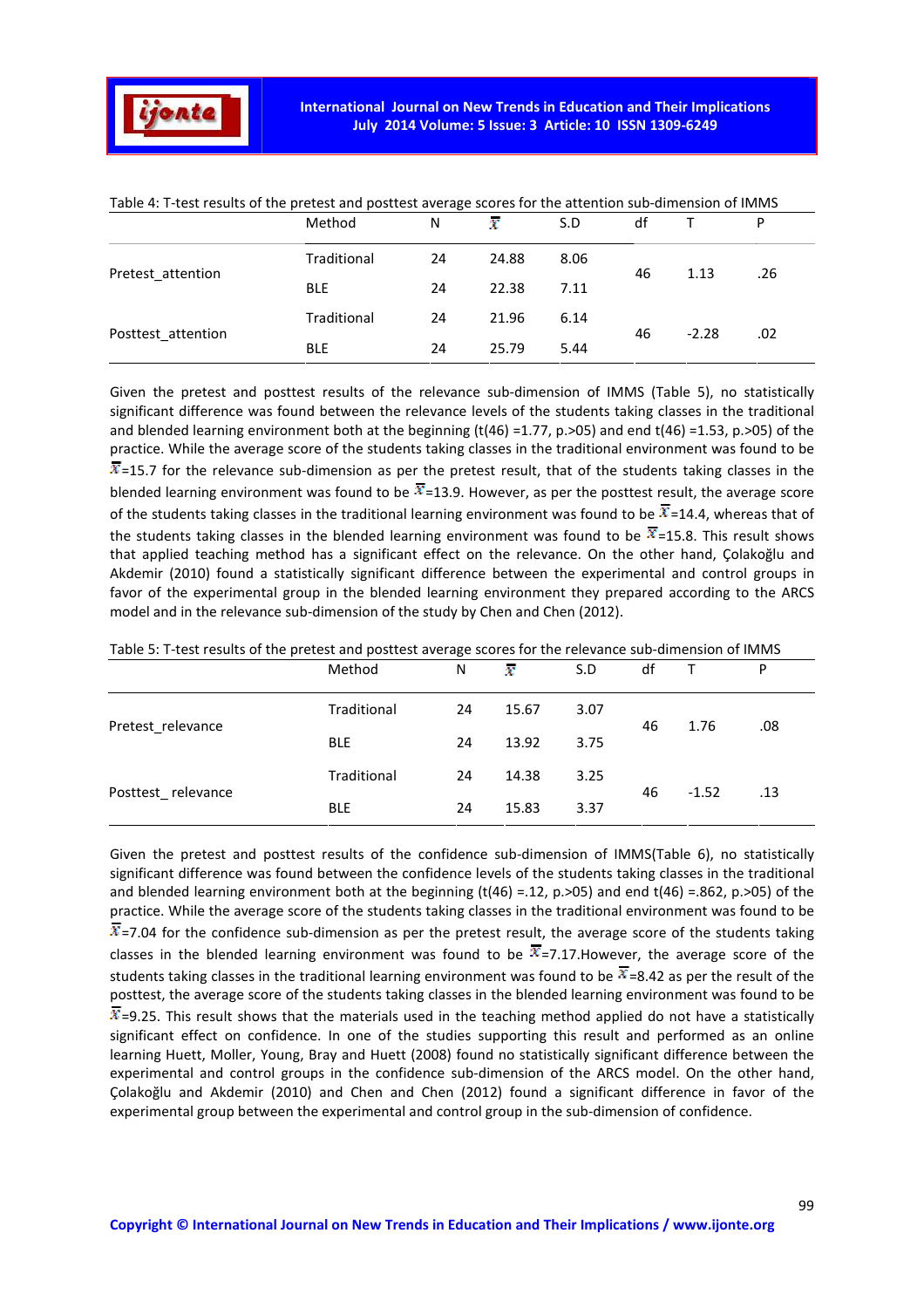

|                     | Method      | N  | х    | S.S  | df |         | P   |
|---------------------|-------------|----|------|------|----|---------|-----|
| Pretest_confidence  | Traditional | 24 | 7.04 | 3.52 |    |         |     |
|                     | <b>BLE</b>  | 24 | 7.17 | 3.33 | 46 | $-.12$  | .90 |
| Posttest_confidence | Traditional | 24 | 8.42 | 3.41 |    | $-0.86$ |     |
|                     | <b>BLE</b>  | 24 | 9.25 | 3.28 | 46 |         | .39 |

Table 6: T-test results of the pretest and posttest average scores for the confidence sub-dimension of IMMS

Given the pretest and posttest results of the satisfaction sub-dimension of IMMS (Table 7), no statistically significant difference was found between the satisfaction levels of the students taking classes in the traditional and blended learning environment both at the beginning  $(t(46) = .06, p.>05)$  and end  $t(46) = .0, p.>05$  of the practice. While the average score of the students taking classes in the traditional environment was found to be  $\overline{x}$ =18.1 for the satisfaction sub-dimension as per the pretest result, the average score of the students taking classes in the blended learning environment was found to be  $\overline{x}$ =18.2. The average score of the students taking classes in the traditional learning environment was found to be  $\overline{x}$ =18 as a result of the posttest, whereas the average score of the students taking classes in the blended learning environment was found to be  $\overline{x}$ =18. This result shows that the materials used in the teaching method applied do not have a significant effect on satisfaction. On the other hand, while Çolakoğlu and Akdemir and (2010) and Chen and Chen (2012) found a statistically significant difference between the experimental and control group in favor of the experimental group in the sub-dimension of satisfaction, Baturay, Daloğlu and Yıldırım (2010) found that the satisfaction levels of the students in the blended learning environment were above average for language teaching they implemented.

| Table 7: T-test results of the pretest and posttest average scores for the satisfaction sub-dimension of IMMS |  |
|---------------------------------------------------------------------------------------------------------------|--|
|---------------------------------------------------------------------------------------------------------------|--|

|                      | Method      | N  |       | S.D  | Df |         |      |
|----------------------|-------------|----|-------|------|----|---------|------|
| Pretest satisfaction | Traditional | 24 | 18.13 | 4.28 |    | $-0.06$ |      |
|                      | <b>BLE</b>  | 24 | 18.21 | 4.30 | 46 |         | .94  |
| Endtest_satisfaction | Traditional | 24 | 18.04 | 3.31 | 46 | .00     | 1.00 |
|                      | <b>BLE</b>  | 24 | 18.04 | 3.68 |    |         |      |

#### **DISCUSSION AND RESULTS**

While the pretest results of the "instructional materials motivational scale" for both students in blended learning and traditional anatomy class in the faculty of medicine are the same, there is a statistically significant difference in favor of the blended learning group in the posttest result.

Given the sub-dimensions, while a significant difference was found for "attention" sub-dimension, there was not any difference for the sub-dimensions of "confidence", "satisfaction" and "relevance"; furthermore, the average score of the students in the BLE increased, but the average score of attention, relevance and satisfaction sub-dimensions of the students in the traditional environment decreased.

A statistically significant difference was found between the pretest and posttest results of the motivational scale of the students included in the blended learning environment, while no significant difference was found in the "satisfaction" sub-dimension. A statistically significant difference was found in the "attention", "confidence" and "relevance" sub-dimensions between the pretest and posttest of the motivational scales of the blended learning group.

Based on these results, it is possible to say that the materials in a web environment grabbed the attention of the students and created an appropriate place for their learning. This result is supported by the studies of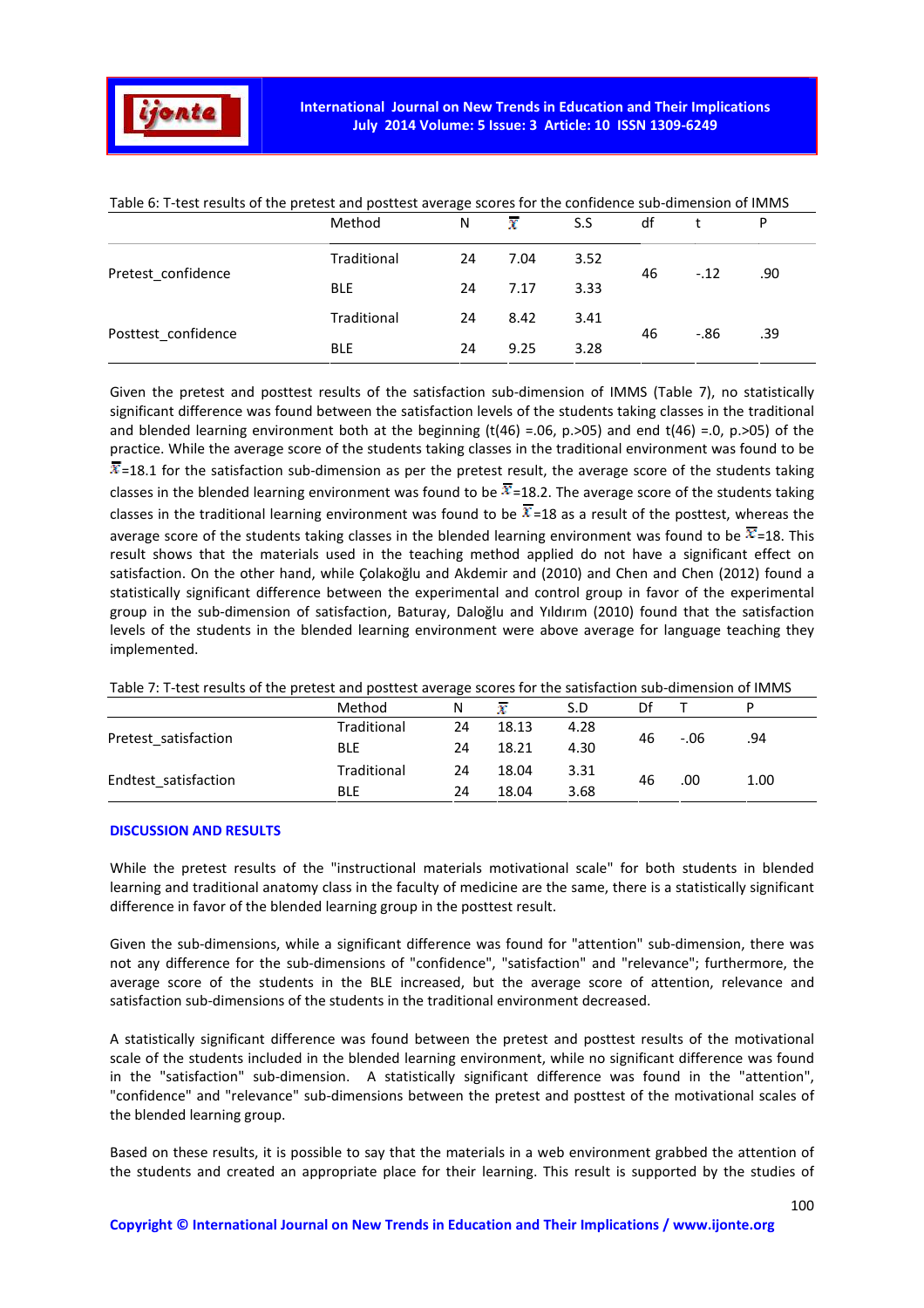

Baturay, Daloğlu and Yıldırım (2010), Chen and Chen (2012), Çolakoğlu and Akdemir (2010). The reasons of finding no significant difference in satisfaction may be that the medical students have not used the system before and have not had enough time to understand the system due to short time of practice, the lesson is challenging and the students are tired of the class in time. The increased motivation level in general corresponds with the results obtained from the online anatomy laboratory class created by Guo and et al. (2002) under the kinesiology class concept. Also, Boudinot and Bradley (2001) created an online learning environment in order to facilitate the anatomy teaching and stated that this environment enhanced the motivation of the students.

The designed environment in this study has increased the motivation of the medical students in the anatomy class in general. Motivation increase is an important component of the teaching environments in terms of promoting academic success. According to Woltering et al. (2009), the use of blended learning environments in medical education enhances the motivation, satisfaction and learning attainments of students.

Consequently, the blended learning environment prepared for the anatomy class provided Turkish web material assisstance to students. The chance to access and reuse the materials whenever and wherever the students wanted and to communicate with the tutor out of the class hours and analyze the human body in 3D with the animations used increased the students' motivation levels. Given these results, the reasons why there is no significant change in the satisfaction levels of the students based on the motivation questionnaire can be researched. Similar studies can be carried out, which includes a larger group of students in the basic classes in medical education, different subjects together with qualitative and quantitative data.

### **BIODATA AND CONTACT ADDRESSES OF AUTHORS**



Mehmet Akif OCAK is an associate professor in the Department of Computer and Instructional Technologies Teaching at Gazi University, Gazi Faculty of Education. He earned his B.S. in mathematics at Ankara University, Faculty of Science. He finished his M. S. and Ph.D. in Curriculum and Instruction at the State University of New York at Albany, NY. His research area concerns integration of computing technology in classroom environment, and the design and the usage of educational materials. He was involved in developing some online courses, by using Blackboard and WebCT, for undergraduate and graduate level classes. Currently, he is director of Distance Education Center of Gazi University.

Assoc. Prof. Dr.Mehmet Akif OCAK Gazi University Distance Education Application and Research Center 06500, Beşevler, Ankara, TURKEY E. Mail: maocak@gazi.edu.tr



Arzu DEVECİ TOPAL completed her MSc on Electronic and Computer Education at Kocaeli University, Kocaeli and PhD on Computer and Instructional Technologies Education at Gazi University, Ankara. She has been working at Kocaeli University as a lecturer of Department of Informatics. Her research interests are blended learning, medical education, e-learning and instructional design.

Dr. Arzu DEVECİ TOPAL Kocaeli University Department of Informatics Campus of Umuttepe 41380, Kocaeli, Turkey E. Mail: adeveci@kocaeli.edu.tr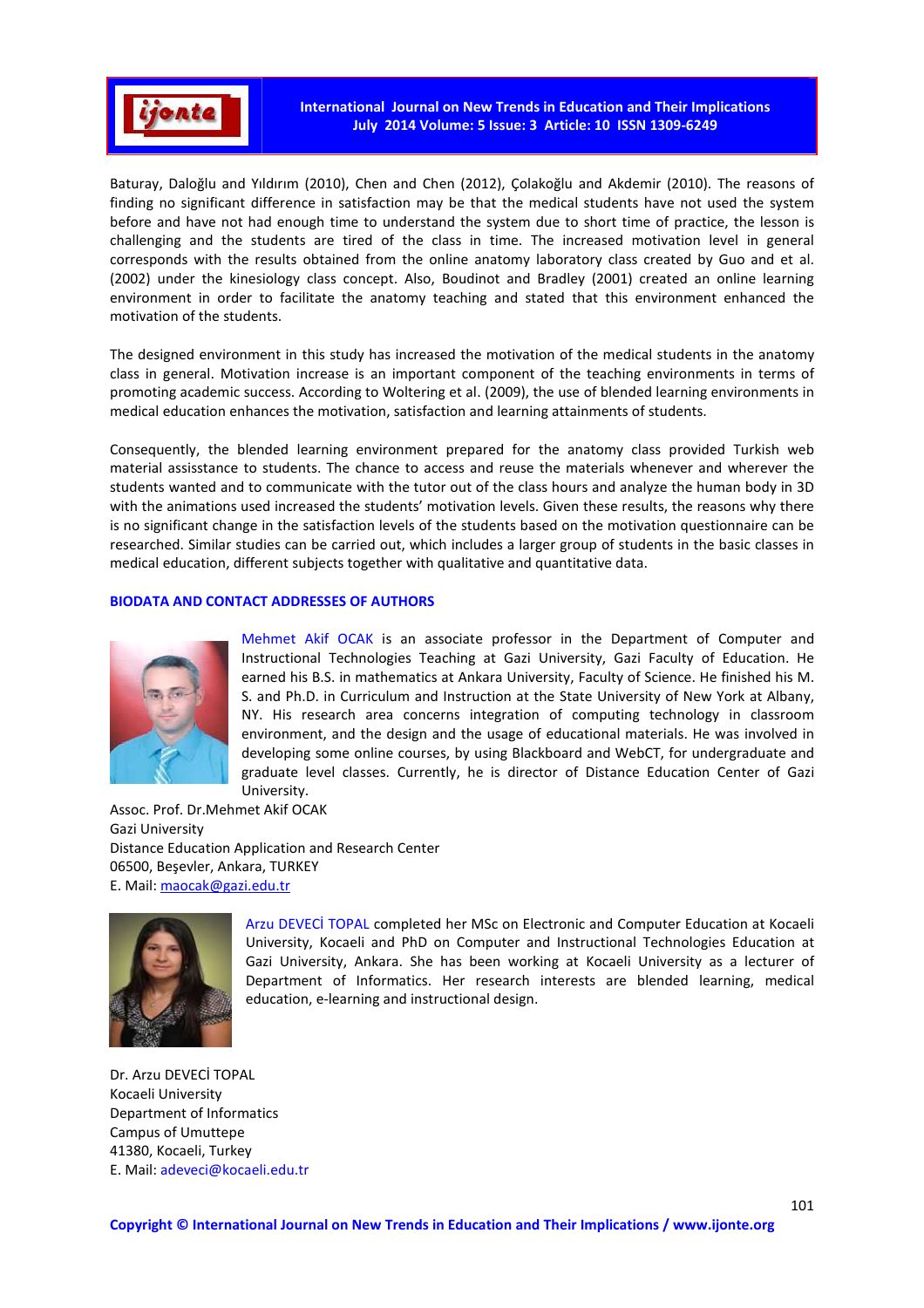

## **REFERENCES**

Arman, C., Cankur, N. Ş., Çelik, H.H, Ersoy, M., İçke, Ç., Kopuz, C., Özbek, A., & Pınar Atamaz, Y. (2002). Anatomy Education Working Group, First Period Interim Report. *Anatomy Association*, Sivas, Turkey.

Baturay, H. M., Daloğlu, A., & Yildirim, S. (2010). Language practice with multi media supported web-based grammar revision material. *ReCALL, 22(*3), 313 – 331.

Brissette, A., & Howes, D.(2010). Motivation in medical education: A systematic review. *Webmed Central Medical Education,1(12),*WMC001261.

Boudinot, S.G., & Bradley, B.C. (2001). Online Anatomy Lab (OAL): A Self-Regulated Approach to the Instruction of Human Anatomy. *Interactive Multimedia Electronic Journal of Computer Enhanced Learning,3(1).* Received May 2, 2013, from http://imej.wfu.edu/articles/2001/1/01/index.asp

Chen, Y.T., & Chen, L.F. (2012). Integrating thematic strategy and modularity concept into interactive videobased learning system. *Information Technology Journal, 11(8),* 1103-1108.

Çolakoglu, O.M., & Akdemir, O. (2011). Motivational measure of the instruction compared: Instruction based on the ARCS motivation theory v.s. traditional instruction in blended courses. *Turkish Online Journal of Distance Education-TOJDE, 11(2),73-89.* 

Deveci Topal, A. Ocak, M.A., & Çolak, T. (2012). Student Opinions About to Blended Learning Environment that Prepared for Anatomy Lesson. *Turkish Medical Informatics Conference,* Antalya, Turkey.

Graham, C. R. (2006). Blended Learning Systems: Definition, CurrentTrends, and Future Directions. In C. J. Bonk ve C. R. Graham (Ed.), *The Handbook of Blended Learning: Global Perspectives, Local Designs (s. 3–21).San Francisco, USA*: Pfeiffer Publishing.

Guo, X., Katz, L., & Maitland, M. (2002). An evaluation of an on-line anatomy course by laboratory tutors: Building on instructional design. *Proceedings of World Conference on E-Learning in Corporate, Government, Healthcare, and Higher Education* (pp. 1552-1554). Chesapeake, VA: AACE.

Huett, J.B., Moller, L., Young, J., Bray, M., & Huett, K.C. (2008).Supporting the distant student: The effect of ARCS-based strategies on confidence and performance. *The Quarterly Review of Distance Education, 9(2),* 113– 126.

Keller, J.M. (2006). What is Motivational Design? Revised and expanded version of a previously published encyclopedia article (Keller, 1988) Received May 2, 2013, from http://www.arcsmodel.com/pdf/Motivational%20Design%20Rev%20060620.pdf

Keller, J. M. (1987). Development and use of the ARCS model of motivational design. *Journal of Instructional Development, 10(3)*, 2 – 10. Received May 2, 2013, from http://ocw.metu.edu.tr/pluginfile.php/8620/mod\_resource/content/1/Keller%20Development%20%20Use%2 0of%20ARCS.pdf

Kocaeli University Anatomy Department Web page, Received July 27, 2011, from *http://tip.kocaeli.edu.tr/index.php?id=34*.

Kusurkar, R. A. Ten Cate, T.H. Van Asperen, J. M., & Croiset, G. (2011). Motivation as an independent and a dependent variable in medical education: A review of the literature. *Medical Teacher, 33,* 242–262.